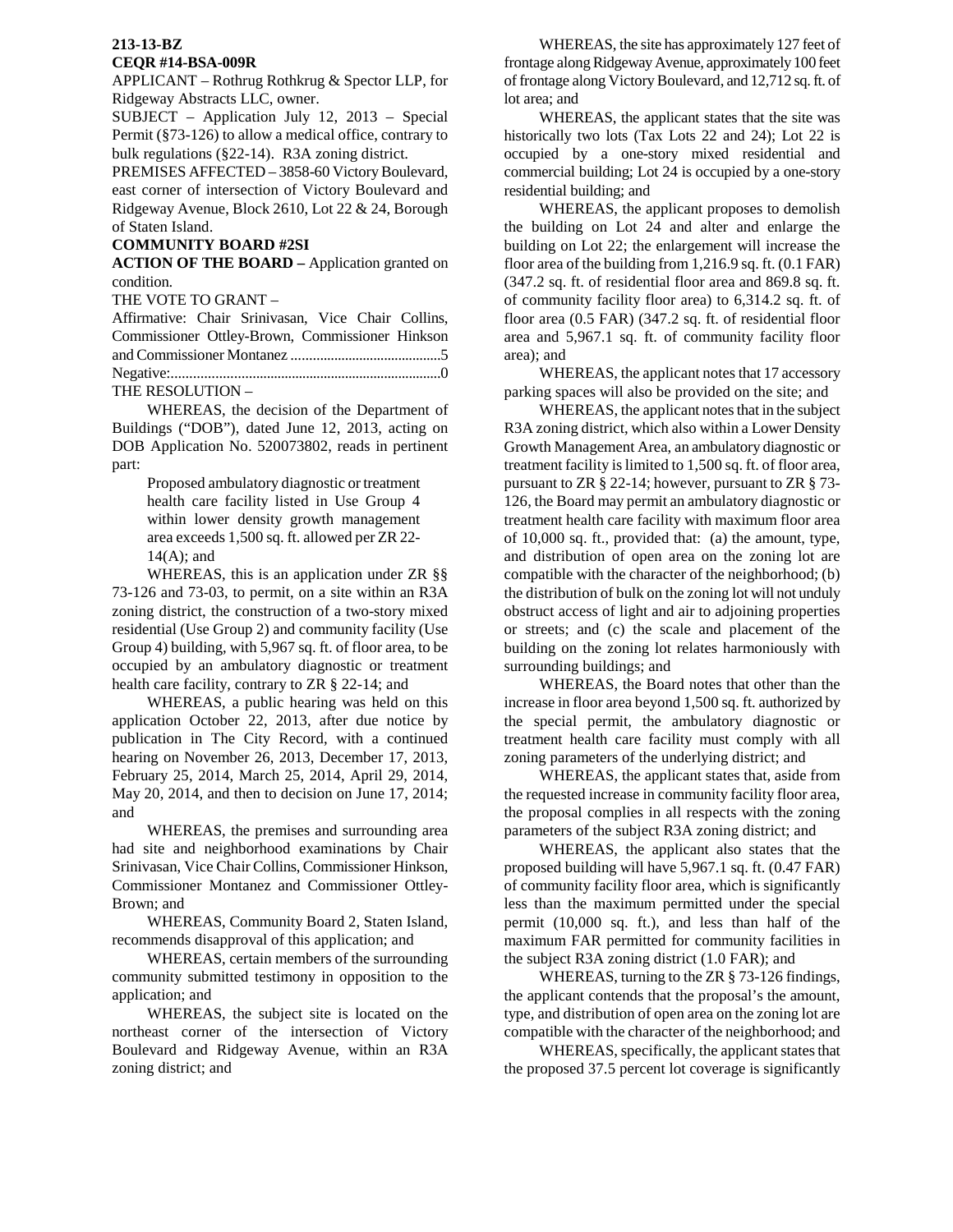### **213-13-BZ CEQR #14-BSA-009R**

less than the maximum permitted lot coverage (55 percent); in addition, the applicant examined the nature and amount of open space of the 54 sites surrounding the site, and found that 44 sites provide less than open space than the subject site; the applicant also notes that 25 percent of the open space on the site will be grass or landscaped and that open space on nearby sites often includes grassy areas, paved surfaces, pools, and accessory garages; and

WHEREAS, accordingly, the applicant asserts that the site's proposed open area entirely compatible with the character of the neighborhood; and

WHEREAS, as to the distribution of bulk on the zoning lot and its impacts on the light and air of adjoining properties or streets, the applicant contends that the proposal has no impact on adjoining properties, in that it is only two stories (with a wall height of approximately 21 feet), it is located more than 65 feet from the nearest building, and it provides two front yards with depths of ten and 23 feet; and

WHEREAS, as to the harmoniousness of the building with the surrounding buildings in terms of scale and placement on the site, the applicant states that, as noted above, the building complies in all respects with the bulk regulations regarding FAR, height, yards, lot coverage, and parking; the applicant also notes that the footprint of the enlarged building will be substantially similar to the footprints of the existing buildings on the lot; thus, the historic site condition is reflected in the proposal; and

WHEREAS, at hearing, the Board expressed concerns regarding: (1) the compatibility of a flat-roof design with the surrounding buildings and directed the applicant to provide a streetscape comparing its design with the existing context; and (2) the number of examination rooms proposed; and

WHEREAS, in response, the applicant provided the streetscape and revised the proposal to reflect a hipped-roof; the applicant asserts also asserts that the surrounding neighborhood is characterized by its architectural diversity and that the proposal seeks to incorporate the disparate elements; and

WHEREAS, the Board agrees that the context is varied and it finds that the hipped-roof is more in keeping with the nearby residential buildings; and

WHEREAS, as to the number of examination rooms proposed, the applicant explained that the examination rooms shown on the drawings were actually examination, waiting, and specialized equipment rooms, and that many rooms will be used non-simultaneously; and

WHEREAS, based upon the above, the Board has determined that the evidence in the record supports the requisite findings pursuant to ZR § 73-125; and

WHEREAS, the Board further finds that the

subject use will not alter the essential character of the surrounding neighborhood nor will it impair the future use and development of the surrounding area; and

WHEREAS, the Board also finds that the proposal will not interfere with the renovation of the adjacent fire station, and will otherwise not interfere with any pending public improvement project; and

WHEREAS, the Board finds that, under the conditions and safeguards imposed, any hazard or disadvantage to the community at large due to the proposed special permit use is outweighed by the advantages to be derived by the community; and

WHEREAS, therefore, the Board has determined that the evidence in the record supports the requisite findings pursuant to ZR § 73-03; and

WHEREAS, the project is classified as Unlisted action pursuant to 6 NYCRR Part 617.2; and

WHEREAS, the Board has conducted an environmental review of the proposed action and has documented relevant information about the project in the Final Environmental Assessment Statement, CEQR No. 14-BSA-009R, dated July 10, 2013; and

WHEREAS, the EAS documents that the operation of the facility would not have significant adverse impacts on Land Use, Zoning, and Public Policy; Socioeconomic Conditions; Community Facilities and Services; Open Space; Shadows; Historic Resources; Urban Design and Visual Resources; Neighborhood Character; Natural Resources; Hazardous Materials; Waterfront Revitalization Program; Infrastructure; Solid Waste and Sanitation Services; Energy; Traffic and Parking; Transit and Pedestrians; Air Quality; Noise; Construction Impacts; and Public Health; and

WHEREAS, the Board has determined that the operation of the facility will not have a significant adverse impact on the environment.

*Therefore it is Resolved* that the Board of Standards and Appeals issues a Negative Declaration prepared in accordance with Article 8 of the New York State Environmental Conservation Law and 6 NYCRR Part 617 and § 6-07(b) of the Rules of Procedure for City Environmental Quality Review and Executive Order No. 91 of 1977, as amended, and makes each and every one of the required findings ZR §§ 73-125 and 73-03, to permit, on a site within an R3A zoning district, the construction of a two-story mixed residential (Use Group 2) and community facility (Use Group 4) building, with 5,967 sq. ft. of floor area, to be occupied by an ambulatory diagnostic or treatment health care facility, contrary to ZR § 22-14; *on condition* that all work shall substantially conform to drawings filed with this application marked "Received June 12, 2014" –(9) sheets; and *on further condition*:

THAT the parameters of the building shall be as follows: two stories, a maximum wall height of 21 feet, a maximum residential floor area of 347.2 sq. ft., a maximum community facility floor area of 5,967.1 sq.